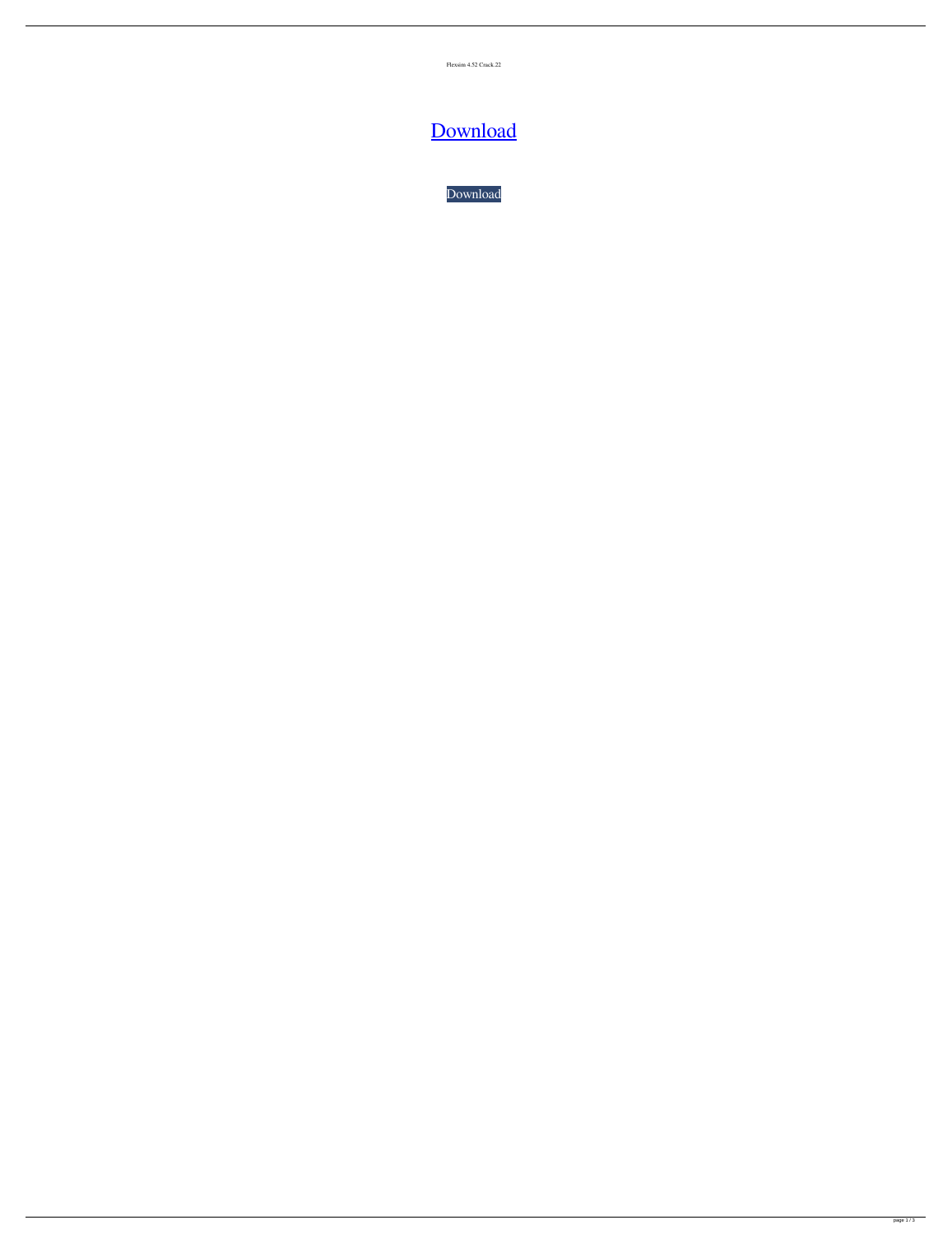I tried to do a findstr, using the /g flag as in findstr /g "^[0-9].\*\$" C:\Users\computer\_user\Desktop\software\wps-pro-3.4.0.zip but this returns the following output. File list: C:\Users\computer\_user\Desktop\software\wp 628ad9a098fac6bf9bff5d255b675b3bdccb45d17dc10c37e8dfd52ca2f0dda1 ZIP: a7e57f2bba0f2825a3fd5737a7c9c4c7 What I want is to just have the version number returned, without all the other stuff. I have also tried using the below to do this? A: The regex is wrong. You need to add.\* after the version number like so: findstr /g /C:"^[0-9].\*\$" C:\Users\computer\_user\Desktop\software\wps-pro-3.4.0.zip So all you need to do is remove the unnecessary squ Automotive body frame components are often die-cast and are suitable for forming components that are relatively thin and flexible, such as door beams, hood struts and reinforcing plates. These automotive body frame compone component extends from